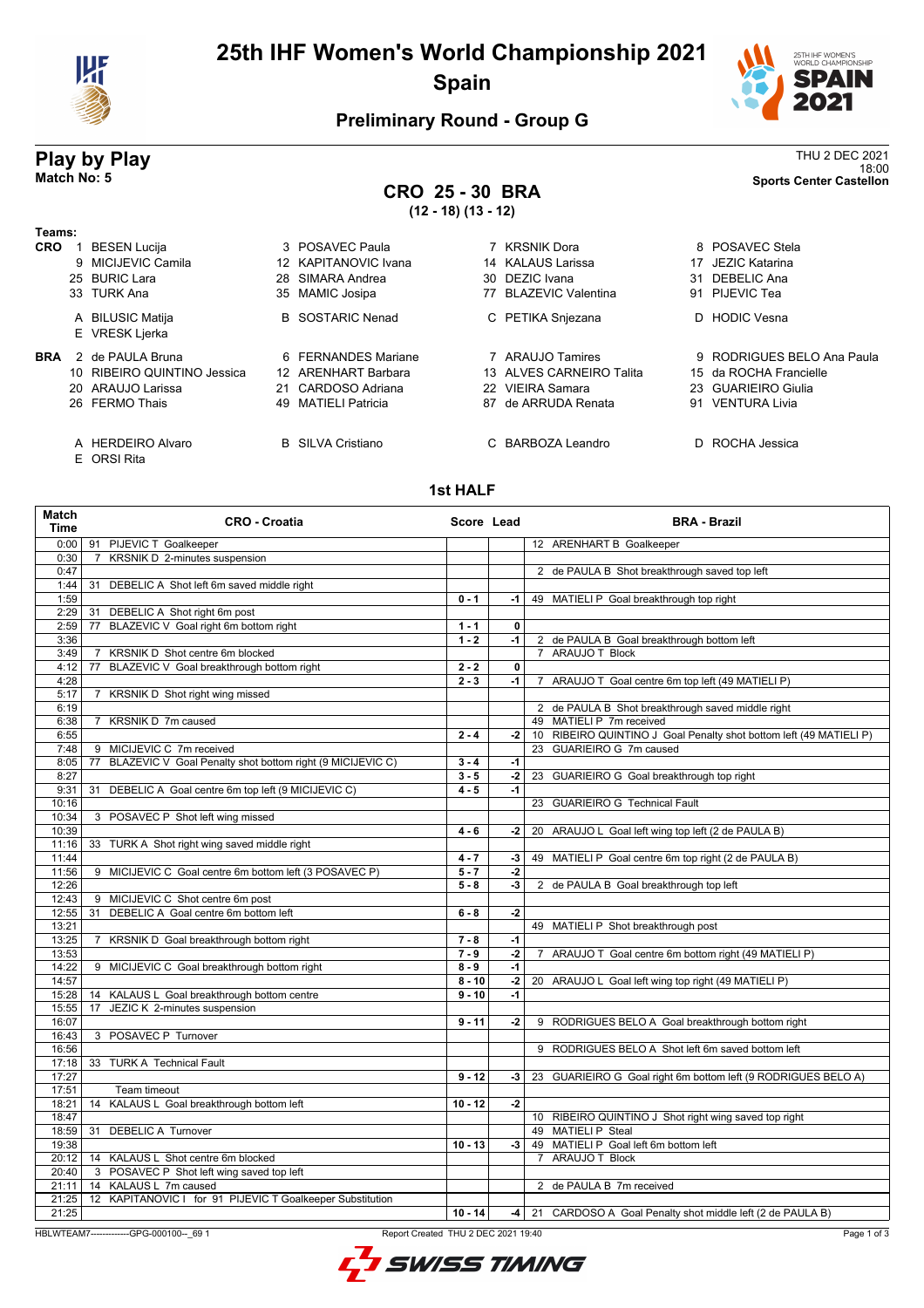

# **25th IHF Women's World Championship 2021 Spain**



# **Preliminary Round - Group G**

**Play by Play**<br>Match No: 5<br>Sports Center Castellon 18:00 **Match No: 5 Sports Center Castellon**

#### **CRO 25 - 30 BRA (12 - 18) (13 - 12)**

#### **1st HALF**

| Match<br>Time | <b>CRO - Croatia</b>                                         | Score Lead |    | <b>BRA - Brazil</b>                                           |
|---------------|--------------------------------------------------------------|------------|----|---------------------------------------------------------------|
| 21:50         | PIJEVIC T for 12 KAPITANOVIC I Goalkeeper Substitution<br>91 |            |    |                                                               |
| 22:09         | <b>JEZIC K Technical Fault</b><br>17                         |            |    |                                                               |
| 22:25         | B SOSTARIC N Warning (yellow card) bench punishment          |            |    |                                                               |
| 22:41         |                                                              |            |    | 7 ARAUJO T Shot centre 6m missed                              |
| 23:14         | 77<br>BLAZEVIC V Goal breakthrough middle right              | $11 - 14$  | -3 |                                                               |
| 23:46         |                                                              | $11 - 15$  | -4 | 21 CARDOSO A Goal right wing bottom left (91 VENTURA L)       |
| 24:32         | BLAZEVIC V Shot breakthrough missed<br>77                    |            |    |                                                               |
| 24:57         |                                                              | $11 - 16$  | -5 | 21 CARDOSO A Goal right wing bottom left (9 RODRIGUES BELO A) |
| 25:17         | KAPITANOVIC I for 91 PIJEVIC T Goalkeeper Substitution<br>12 |            |    |                                                               |
| 25:45         | <b>BLAZEVIC V Turnover</b><br>77                             |            |    | 2 de PAULA B Steal                                            |
| 25:54         |                                                              | $11 - 17$  | -6 | 2 de PAULA B Goal left 6m top left                            |
| 26:56         | 9 MICIJEVIC C Shot breakthrough saved bottom right           |            |    |                                                               |
| 27:21         | 28 SIMARA A 7m caused                                        |            |    | RODRIGUES BELO A 7m received<br>9                             |
| 27:27         |                                                              |            |    | 21 CARDOSO A Penalty shot saved bottom left                   |
| 28:00         | 33 TURK A Shot right wing post                               |            |    |                                                               |
| 28:39         |                                                              |            |    | 9 RODRIGUES BELO A Technical Fault                            |
| 29:11         | 28 SIMARA A 7m received                                      |            |    | 9 RODRIGUES BELO A 7m caused                                  |
| 29:11         |                                                              |            |    | 9 RODRIGUES BELO A 2-minutes suspension                       |
| 29:11         | 77<br>BLAZEVIC V Goal Penalty shot top left (28 SIMARA A)    | $12 - 17$  | -5 |                                                               |
| 29:28         |                                                              |            |    | Team timeout                                                  |
| 29:32         |                                                              |            |    | 23 GUARIEIRO G for 12 ARENHART B Empty goal                   |
| 29:52         |                                                              |            |    | 12 ARENHART B for 21 CARDOSO A Goalkeeper back                |
| 29:57         |                                                              | $12 - 18$  | -6 | 23 GUARIEIRO G Goal breakthrough middle right                 |
| 30:00         | 8 POSAVEC S Shot centre 6m missed                            |            |    |                                                               |

#### **2nd HALF**

| Match<br><b>Time</b> | <b>CRO - Croatia</b>                                                  | Score Lead |      | <b>BRA - Brazil</b>                                             |
|----------------------|-----------------------------------------------------------------------|------------|------|-----------------------------------------------------------------|
| 30:00                | 12 KAPITANOVIC I Goalkeeper                                           |            |      | 12 ARENHART B Goalkeeper                                        |
| 30:20                | BLAZEVIC V Goal breakthrough bottom left<br>77                        | $13 - 18$  | $-5$ |                                                                 |
| 31:05                |                                                                       |            |      | 2 de PAULA B Shot centre 6m missed                              |
| 31:33                | 28 SIMARA A Goal left 6m bottom left (17 JEZIC K)                     | $14 - 18$  | -4   |                                                                 |
| 31:48                |                                                                       | $14 - 19$  | $-5$ | 20 ARAUJO L Goal left wing bottom left                          |
| 32:21                | 28 SIMARA A Shot left wing missed                                     |            |      |                                                                 |
| 32:59                |                                                                       | $14 - 20$  | -6   | 9 RODRIGUES BELO A Goal breakthrough bottom left                |
| 33:34                | 8 POSAVEC S Turnover                                                  |            |      | 91 VENTURA L Steal                                              |
| 34:06                |                                                                       | $14 - 21$  | $-7$ | 9 RODRIGUES BELO A Goal breakthrough middle right               |
| 34:38                | 9 MICIJEVIC C Goal breakthrough bottom left                           | $15 - 21$  | -6   |                                                                 |
| 35:25                |                                                                       |            |      | Turnover bench/team                                             |
| 35:33                | 28 SIMARA A 7m received                                               |            |      | 7 ARAUJO T 7m caused                                            |
| 35:33                |                                                                       |            |      | ARAUJO T 2-minutes suspension<br>$7^{\circ}$                    |
| 35:34                | BLAZEVIC V Penalty shot saved bottom right<br>77                      |            |      |                                                                 |
| 36:25                |                                                                       |            |      | 23 GUARIEIRO G Shot breakthrough saved top centre               |
| 36:48                |                                                                       |            |      | 20 ARAUJO L for 12 ARENHART B Empty goal                        |
| 36:54                | 12 KAPITANOVIC I Shot flying throw saved top left                     |            |      |                                                                 |
| 37:04                |                                                                       |            |      | 12 ARENHART B for 20 ARAUJO L Goalkeeper back                   |
| 37:23                |                                                                       |            |      | 23 GUARIEIRO G Technical Fault                                  |
| 37:49                | 9 MICIJEVIC C Shot left 6m saved bottom left                          |            |      |                                                                 |
| 38:01                | JEZIC K Shot centre 6m saved middle right<br>17                       |            |      |                                                                 |
| 38:39                |                                                                       | $15 - 22$  | -7   | 2 de PAULA B Goal breakthrough middle right                     |
| 39:06                | JEZIC K Shot centre 6m saved middle left<br>17                        |            |      |                                                                 |
| 39:46                | 9 MICIJEVIC C 2-minutes suspension                                    |            |      |                                                                 |
| 40:08                |                                                                       |            |      | 2 de PAULA B Shot breakthrough saved bottom centre              |
| 40:45                | <b>BLAZEVIC V Turnover</b><br>77                                      |            |      | 9 RODRIGUES BELO A Steal                                        |
| 40:58                |                                                                       | $15 - 23$  | -8   | 2 de PAULA B Goal breakthrough bottom right                     |
| 41:37                | 8 POSAVEC S Turnover                                                  |            |      | 49 MATIELI P Steal                                              |
| 41:52                | 28 SIMARA A 7m caused                                                 |            |      | 21 CARDOSO A 7m received                                        |
| 41:58                |                                                                       | $15 - 24$  | -9   | 9 RODRIGUES BELO A Goal Penalty shot bottom left (21 CARDOSO A) |
| 42:15                | Team timeout                                                          |            |      |                                                                 |
| 42:31                | MICIJEVIC C Goal centre 9m middle left (33 TURK A)<br>9               | $16 - 24$  | -8   |                                                                 |
| 43:00                |                                                                       | $16 - 25$  | -9   | 20 ARAUJO L Goal left wing top right (2 de PAULA B)             |
| 43:33                | BURIC L 7m received<br>25                                             |            |      | 7 ARAUJO T 7m caused                                            |
| 43:47                | KRSNIK D Goal Penalty shot bottom left (25 BURIC L)<br>$\overline{7}$ | $17 - 25$  | -8   |                                                                 |
| 44:36                |                                                                       | $17 - 26$  | -9   | 22 VIEIRA S Goal right 6m top left (2 de PAULA B)               |
| 44:46                |                                                                       |            |      | 91 VENTURA L 2-minutes suspension                               |
| 45:06                | 14 KALAUS L Turnover                                                  |            |      |                                                                 |
| 45:17                |                                                                       |            |      | 2 de PAULA B for 12 ARENHART B Empty goal                       |
| 45:25                |                                                                       |            |      | 12 ARENHART B for 2 de PAULA B Goalkeeper back                  |

HBLWTEAM7-------------GPG-000100--\_69 1 Report Created THU 2 DEC 2021 19:40